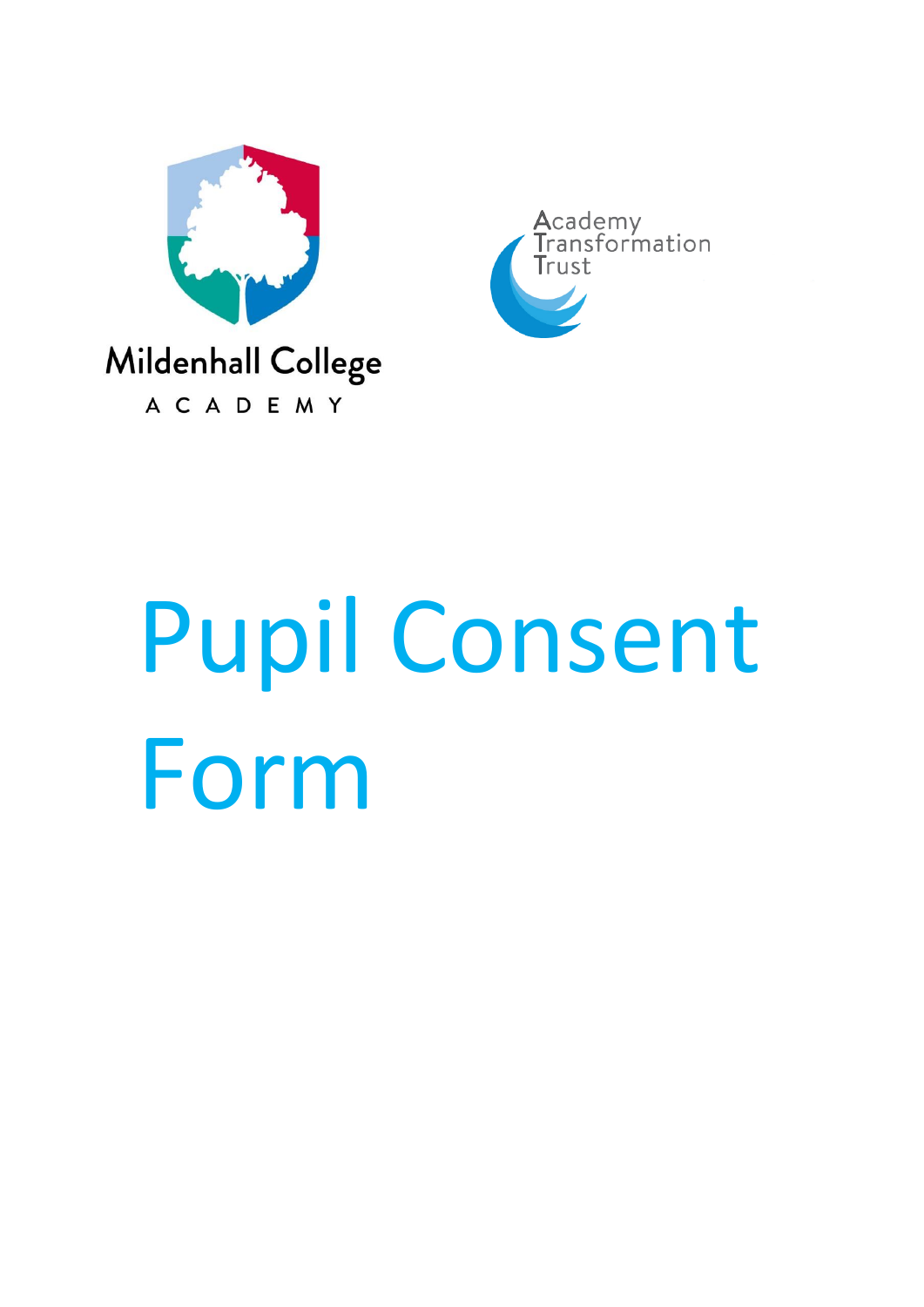#### **STUDENT CONSENT FORM – PUPIL PERSONAL DATA**

During your time with us we will gather information about you which we will use for various purposes. A Privacy Notice has been provided to you in relation to the use of this information, which is also available on the academy website.

## *The privacy notice is available on the academy website.*

There are some things that we cannot do unless you tell us that we can. We have set these out in the tables attached. Please could you read this form very carefully and tick the appropriate options. This will let us know which of these things you are happy for us to do, and which you are not.

If you are not happy for us to do any of the things in the tables attached then this will not affect your place at the academy. You are completely free to refuse to provide your consent to any of these things. You do not have to provide reasons for refusing your consent, but we are happy for you to give us additional information if you choose to so that we understand any concerns that you have and can take appropriate steps where necessary.

### **Photographs and Videos**

Some of the information in the attached tables includes photographs and videos of you. We assure you that we take very seriously the issue of potential misuse of photographs and videos of our pupils, and have the following measures in place:

The academy will ensure that all pupils are dressed appropriately in any photographs or images/videos that are taken of them whilst participating in activities and events organised by the academy. These may be printed and displayed in the academy or published in newsletters and publicity materials if consent is given by you for this purpose. All photographs and images/videos are stored securely until they are no longer needed at which point they are destroyed. CCTV images are only viewed by those authorised by the Principal for a legitimate purpose.

The academy may provide photographs and videos to the media, or the academy may be visited by the media who will take videos and photographs. When these have been submitted to or taken by the media the academy has no further control over these.

**Student Name:**

**Date of Birth:**



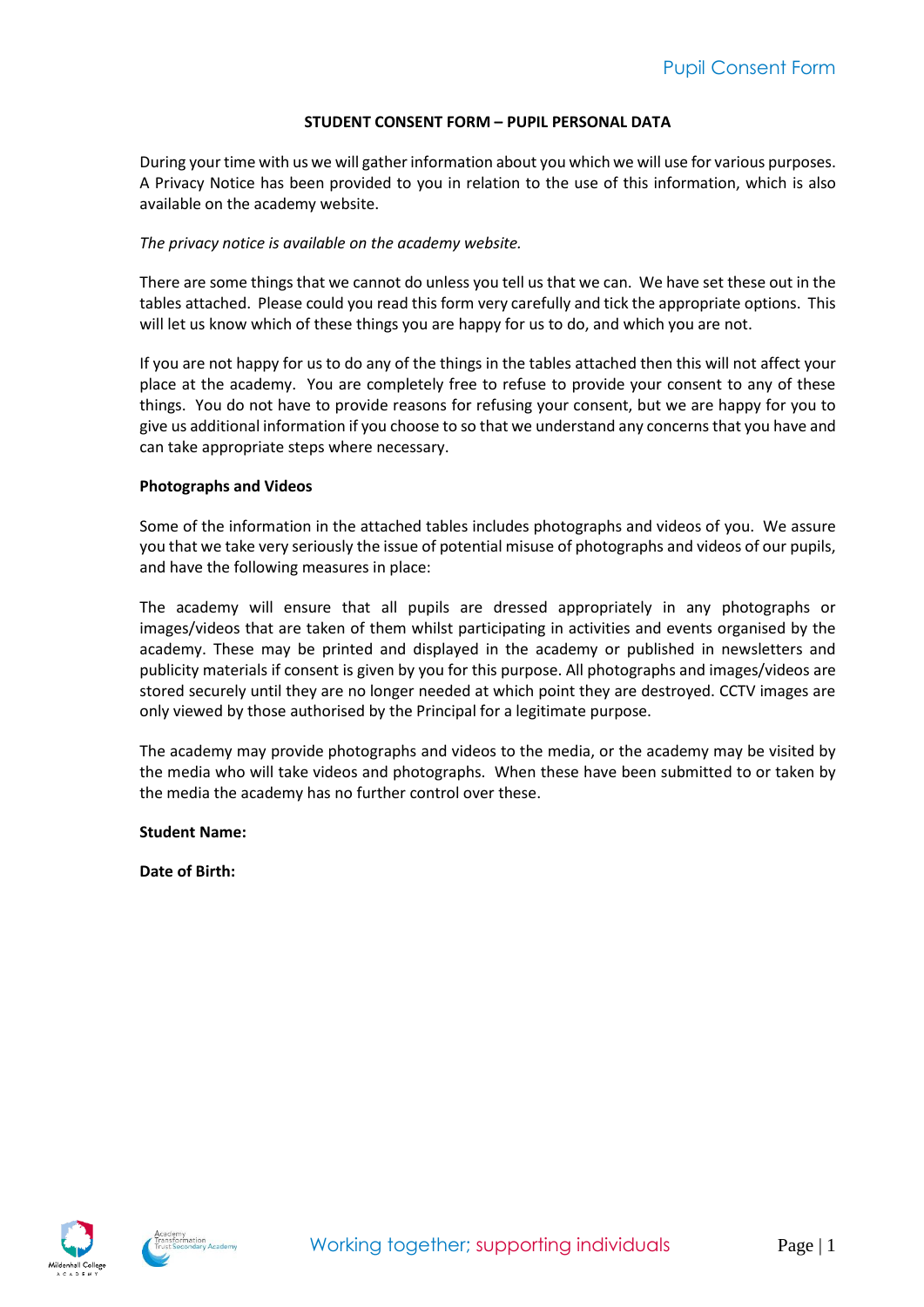## Celebrating Your Achievements and Reporting on Events

As an academy which is part of Academy Transformation Trust we are very proud of the achievements of all of our pupils, and we want to be able to celebrate these achievements both within the academy, the wider Trust and with others. We may also want to report on significant events which involve our pupils, such as visits from dignitaries. This will involve providing information about involvement in certain activities such as sports.

|                                                                                                                 | Yes | <b>No</b> |
|-----------------------------------------------------------------------------------------------------------------|-----|-----------|
| In order to celebrate my achievements I am happy for the<br>Trust/academy to use:                               |     |           |
| Photographs of me<br>$\bullet$                                                                                  |     |           |
| Videos of me                                                                                                    |     |           |
| The following information may be used with the above:                                                           |     |           |
| Name                                                                                                            |     |           |
| Class                                                                                                           |     |           |
| Year Group                                                                                                      |     |           |
| I am happy for the following information to be used but only<br>without photographs or videos of me:            |     |           |
| Name                                                                                                            |     |           |
| Class                                                                                                           |     |           |
| Year Group                                                                                                      |     |           |
| I am happy for the information selected above to be used:                                                       |     |           |
| On internal screens which may also be viewed by visitors<br>to the school site and/or on internal notice boards |     |           |
| On the Trust/academy intranet                                                                                   |     |           |
| On the Trust/academy website                                                                                    |     |           |
| On the Trust/academy social media sites                                                                         |     |           |
| In local news media - newspapers, websites and television                                                       |     |           |
| In national news media - newspapers, websites and<br>television                                                 |     |           |